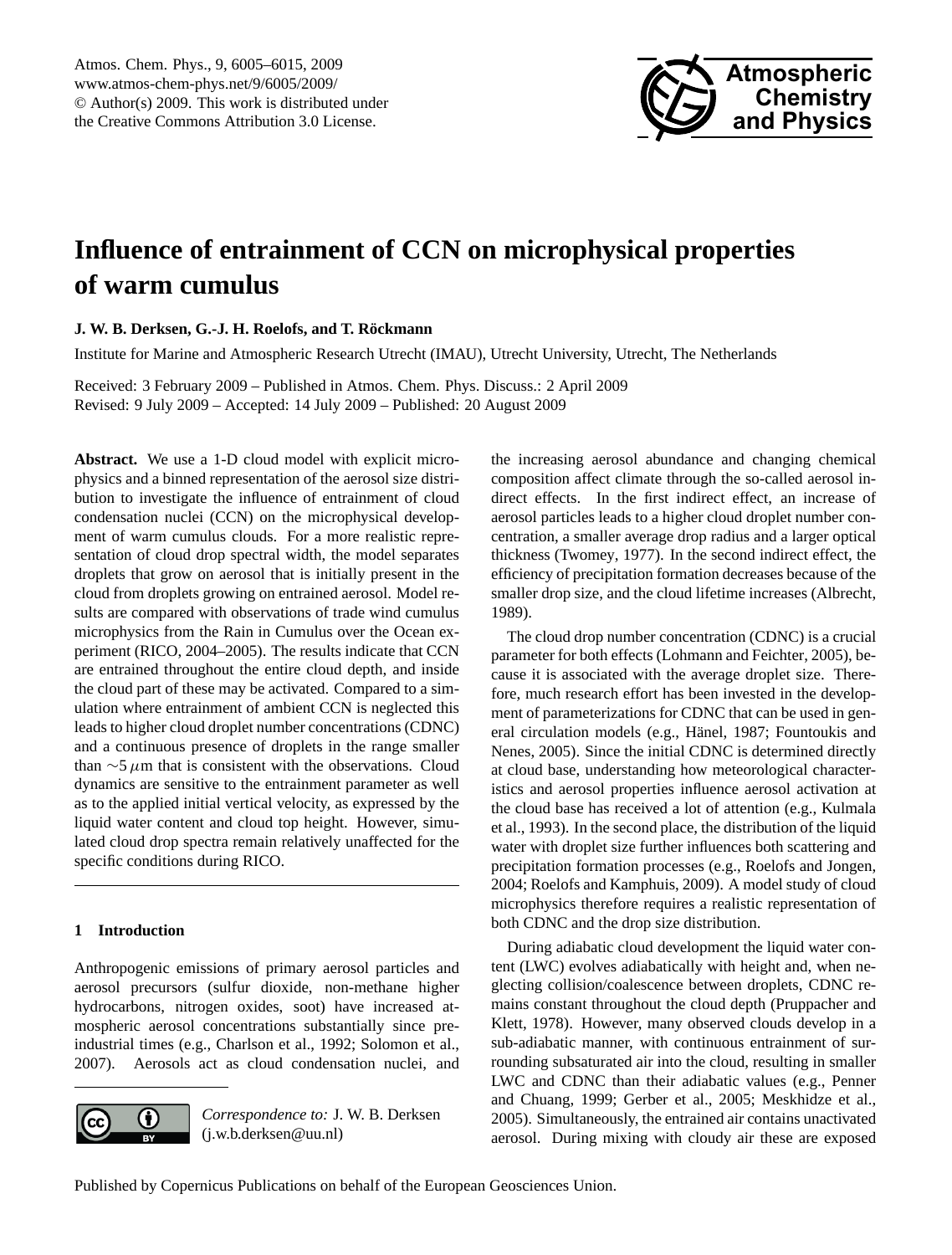to supersaturation conditions and may partly activate. Thus, small and recently activated droplets are added continuously to the cloud air and this results in a broadening of the drop size distribution.

The process of mixing between clouds and their environment is complicated and not fully understood. At least three major questions are associated with the mixing dynamics:

- 1) What is the source of the entrained air? Two main hypotheses exist: entrainment at the top of the cloud, observed by [Paluch](#page-10-7) [\(1979\)](#page-10-7), and lateral entrainment, observed by [Raga et al.](#page-10-8) [\(1990\)](#page-10-8) and [Hicks et al.](#page-9-7) [\(1990\)](#page-9-7). [Heus et al.](#page-9-8) [\(2008\)](#page-9-8) showed that for trade wind cumuli observed during the Barbados Oceanographic and Meteorological Experiment (BOMEX; [Holland and Rasmus](#page-9-9)[son,](#page-9-9) [1973\)](#page-9-9), which is the relevant type of clouds for this study, the lateral entrainment process is dominant.
- 2) What is the strength of entrainment, i.e. how much air is entrained into the cloud? [Warner](#page-10-9) [\(1970\)](#page-10-9) compared observations with an entraining-plume model, assuming that the fractional rate of entrainment,  $\mu$ , is related to the parcel radius,  $R$ , as  $\mu = \frac{\alpha}{R}$ , where  $\alpha$  is an empirical coefficient set at 0.2. This parameterization has been adapted in many studies, though the value for this entrainment parameter is rather uncertain. Values from 0.1 up to 0.6 are derived from observations and applied in different model studies [\(Su et al.,](#page-10-10) [1998;](#page-10-10) [Roesner et al.,](#page-10-11) [1990;](#page-10-11) [Pruppacher and Klett,](#page-10-4) [1978;](#page-10-4) [Roelofs and Jongen,](#page-10-2) [2004\)](#page-10-2). [Siebesma et al.](#page-10-12) [\(2003\)](#page-10-12) suggested that, based on a LES study, the entrainment rate decreases linearly with height:  $\mu \simeq 1/z$ .
- 3) Is the mixing process homogeneous or inhomogeneous? [Su et al.](#page-10-10) [\(1998\)](#page-10-10) give a nice overview of the definitions: in homogeneous mixing the typical time scale of the mixing between the cloud air and the environmental air, through turbulence, is small compared to the typical time scale for condensational growth of the entrained particles. In that case, the entrained drops and the drops initially present in the cloud are subjected to the same saturation. In inhomogeneous mixing, on the other hand, the mixing time scale is larger than the time scale for condensational growth, and different droplets encounter different saturation conditions. Both mixing processes have been observed [\(Paluch,](#page-10-13) [1986;](#page-10-13) [Blyth and](#page-9-10) [Latham,](#page-9-10) [1990;](#page-9-10) [Hicks et al.,](#page-9-7) [1990;](#page-9-7) [Burnet and Brenguier,](#page-9-11) [2007\)](#page-9-11).

The microphysical evolution of drops in an entraining cloud with inhomogeneous mixing can be represented adequately only in a 2-D or 3-D cloud resolving model with detailed representations of turbulent mixing and aerosol microphysics, but these are computationally expensive. Studies which focus on boundary layer dynamics therefore often omit explicit aerosol microphysics [\(Siebesma and Cui-](#page-10-14) [jpers,](#page-10-14) [1995;](#page-10-14) [Stevens et al.,](#page-10-15) [2001\)](#page-10-15). The 3-D Model with binmicrophysics presented by [Leroy et al.](#page-9-12) [\(2007,](#page-9-12) [2009\)](#page-9-13) uses a time resolution in the order of second(s). Such relatively low time resolution may result in inaccurate simulation of microphysical processes, such as condensation and droplet activation, since their time scales are in the order of 0.1 s. Therefore, a relative crude time resolution may result in an inaccurate estimate of the CDNC. Another approach has been the use of parcel trajectory ensembles, combined with a 3-D or LES model [\(Erlick et al.,](#page-9-14) [2005;](#page-9-14) [Lee et al.,](#page-9-15) [2008\)](#page-9-15). Disadvantage of the approaches using parcel models is that the parcels do not interact with each other and are often considered without entrainment of ambient CCN. In dedicated parcel model studies, where the cloud is represented as a homogeneous air mass, detailed microphysical calculations are more feasible (e.g., [Kreidenweis et al.,](#page-9-16) [2003\)](#page-9-16). Mixing of entrained air in a cloud parcel model is by definition homogeneous. In order to preserve the information held by the simulated drop size distribution it is necessary, however, to separate the representations of larger, older cloud drops and smaller entrained particles.

It is not our aim to study the process of mixing in cumuli itself, but the influence of entrainment on cloud dynamical and microphysical parameters, especially the droplet spectra. We use a one-dimensional (1-D) cloud column model that contains a binned representation of aerosol. It simulates aerosol activation, condensational growth and evaporation based on Köhler microphysics. The representation of the drop size distribution in the model enables a separate evaluation of entrained drops and mature cloud drops, as described in more detail in Sect. [2.](#page-1-0) Note that the 1-D model does not represent inhomogeneous mixing, tilting of the cloud and separation of the updraft from the downdraft regions, but vertical interaction (for instance rain droplets sweeping through the column) is represented. The model is applied to the simulation of a typical trade cumulus cloud observed during RICO (Rain in Cumulus over the Ocean; [Rauber et al.,](#page-10-16) [2007\)](#page-10-16). The measurement campaign was carried out during December 2004– January 2005 and was located near the islands of Antigua and Barbuda, an area under influence of persistent trade winds. Simulated vertical profiles of cloud water, CDNC, average cloud drop size and cloud drop size distribution are evaluated, and their sensitivity to dynamical parameters (entrainment efficiency, updraft velocity) is examined. Section [3](#page-2-0) describes the relevant observations from RICO. In Sect. [4](#page-3-0) the results of the study are presented and discussed, and Sect. [5](#page-8-0) presents the conclusions.

## <span id="page-1-0"></span>**2 Model description**

We use a one-dimensional circular axisymmetric cloud model [\(Ogura and Takahashi,](#page-10-17) [1971;](#page-10-17) [Takahashi,](#page-10-18) [1976\)](#page-10-18). We implemented the detailed microphysical module applied in the cloud parcel model by [Roelofs and Jongen](#page-10-2) [\(2004\)](#page-10-2). In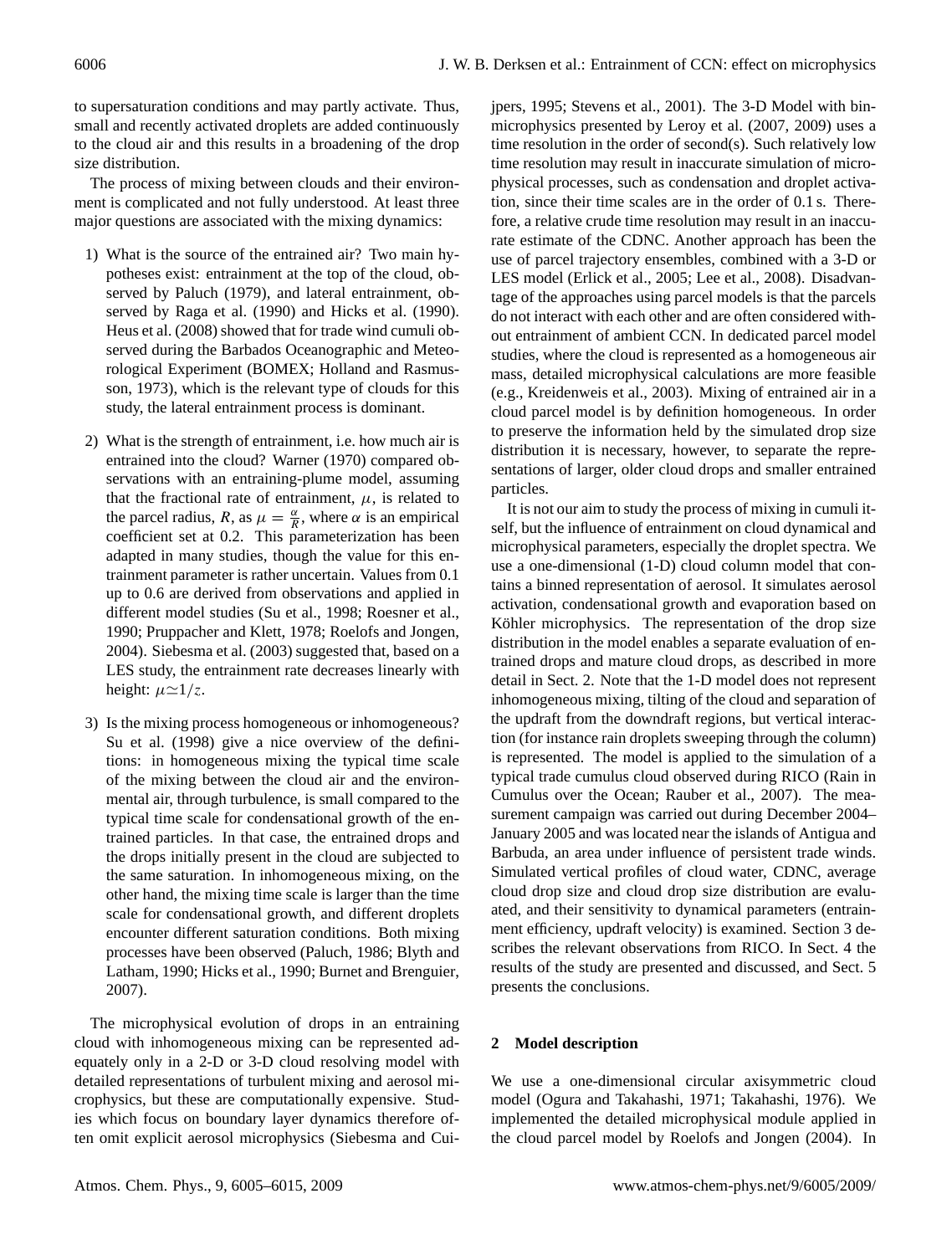addition, the model now incorporates a detailed representation of entrained cloud condensation nuclei (CCN) and their evolution. Ice formation and radiative transfer are not simulated.

The model simulates a vertical cloud column with a radius of 300 m. Around this column a passive circular concentric column is present, representing the cloud environment, where all properties are kept constant. The domain ranges from 0 to 4 km altitude with a vertical grid distance of 100 m and a time resolution of 0.1 s. Upper and lower boundaries are closed and associated quantities are kept constant.

Vertical motions of air are suppressed at the upper and lower boundaries and are controlled by buoyancy and drag in the interior. Exchange between the cloud and the environment occurs in two ways. In the first place, convergence and divergence in the computed vertical velocity field in the cloudy column drive in- and outflow through the lateral boundary. In the second place lateral mixing occurs. The strength of lateral entrainment is set through the fractional entrainment rate,  $|w| \frac{\alpha}{R}$ , where w is the vertical velocity, R is the radius of the cloud and  $\frac{\alpha}{R}$  is the entrainment parameter. The fractional entrainment rate determines the volume fraction of a model grid space which is exchanged with the environment every time step. In our study we use a value of 0.4 for  $\alpha$ , unless stated otherwise. This is consistent with [Gerber et al.](#page-9-17) [\(2008\)](#page-9-17) who showed that during RICO on 11 January (the data used in this study is observed on this date, see Sect. [3](#page-2-0) for details) the average fractional entrainment,  $\frac{\alpha}{R}$ , for the lower 1.5 km is  $1.3 \text{ km}^{-1}$  with an observed mean width of the towering cloud tops (i.e.,  $2R$ ) of 550 m. Lateral entrainment decreases gradients between cloudy and ambient air.

Aerosols are represented by a discrete size distribution, that ranges from 0.002 to  $5 \mu m$  and is divided in 50 bins. Each size bin has a continuously modified wet radius associated with it, that is modified through condensation or evaporation. Aerosol activation and condensation/evaporation of water are calculated according to the Köhler equations, parameterized according to Hänel [\(1987\)](#page-9-3). The collisioncoalescence process is parameterized according to [Jacob](#page-9-18)[son](#page-9-18) [\(1998\)](#page-9-18). Drops formed through collision-coalescence are transferred to a discrete size distribution with 50 bins, ranging from 0.1 to 2000  $\mu$ m. These droplets are also subject to condensation and evaporation. They may be removed from the cloud as rain due to their relatively large fall velocities.

During cloud development, ambient CCN are entrained into the cloud and a part becomes activated after mixing with the supersaturated cloud air. That implies that at any moment, besides older larger droplets, small droplets with a size of the order of several micrometers are present at any level within the cloud. To optimally represent both the droplets formed during the cloud onset and the droplets growing on entrained particles, their evolution has to be considered separately, i.e. in separate droplets size distributions. However, in order to keep the computational time limited the different distributions must be combined at specific instants during the simulation. The time interval between different averaging events,  $t_m$ , must reflect the time for condensational growth from their critical size to typical cloud drop sizes. This period of time depends on the supersaturation, i.e. the speed of condensational growth. During simulations the typical supersaturation is 0.4%. At this supersaturation, a droplet of 1  $\mu$ m needs 90 s to grow to a size of 8  $\mu$ m and 300 s to grow to 15  $\mu$ m.

In the present version, the model contains four different aerosol/drop size distributions. One distribution is assigned to represent the aerosol/droplets initially present in the column and another distribution represents the most recently entrained CCN. The remaining distributions represent previously entrained particles. In a sensitivity study, we obtained good results for  $t_m$ =100 s. This means that every 100 s each distribution is shifted to the next, and 300 s after their entrainment, particles are combined with the distribution that carries the initial cloud aerosol.

#### <span id="page-2-0"></span>**3 RICO and data description**

The Rain In Cumulus over the Ocean (RICO) field campaign took place during November 2004–January 2005 off the Caribbean Islands of Antigua and Barbuda. The area is characterized during this period by shallow trade wind cumuli, most frequently topping at 800 hPa under the influence of an inversion layer. Convection reaching up to 700 hPa and higher has been observed.

A goal of the campaign was to gain insight in the rain initiation processes within shallow maritime cumulus. Therefore, cloud properties such as LWC and droplet size distributions were measured. Also vertical temperature and humidity profiles were measured with dropsondes. CCN measurements were done during low altitude circles at 100 m height. Clouds were measured by the C130 aircraft at 5 different height levels (800, 1000, 1200, 1500 and 1650 m) at 1 Hz, corresponding to approximately 100 m flight distance. We focus on data measured on 11 January, which was characterized by lower drizzle concentrations than other RICO days [\(Gerber et al.,](#page-9-17) [2008\)](#page-9-17). For these circumstances, effects of entrainment can be studied without influence of LWC depletion by precipitation.

We applied two criteria to filter the data: 1) The measured LWC is larger than 0.05 g/kg and 2) the vertical velocity is positive. This excludes cloudless regions and in-cloud parts dominated by downdrafts and emphasizes the cloud cores simulated by our model. The resulting data set is an ensemble of many different clouds, in a different stage of development and measured at a different location, both geometrically as well as with respect to the position within a cloud. We remark that the observed 1650 m level only consists of two data points.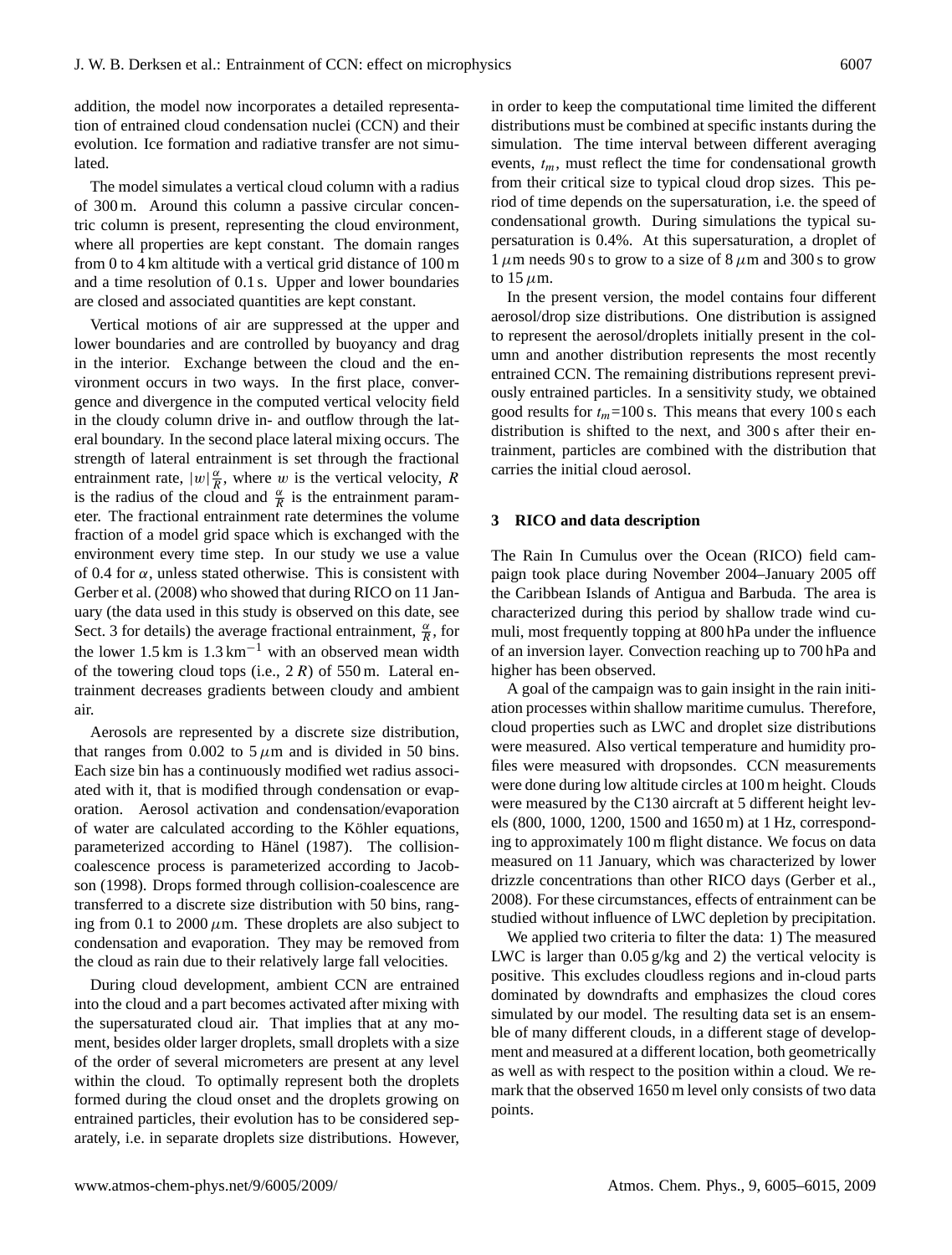To compare model results with observations, the same criteria are used to sample the model domain. For both simulated and observed data sets we calculated median values for LWC, mean radius  $(r_m)$  and CDNC, as well as for the total size distributions. The observed and simulated data sets are different in that sense that the observations reflect an ensemble of "snap-shots" of many different clouds, whereas the model reflects one complete cloud evolution of an average cloud. We will investigate if the modeled cloud does represent the average evolution of the RICO ensemble.

## <span id="page-3-0"></span>**4 Results and discussion**

#### **4.1 Model initialization**

Sonde data from 14.40 UTC (see Fig. [1\)](#page-3-1) were used to initialize the vertical temperature and specific humidity profiles in the model. The sounding reflects a dry adiabatic lapse rate (∼−10 K/km) from the surface up to 600 m height, the location of the lifting condensation level, and a lapse rate of −7 K/km from 600 m to 1700 m, which is conditionally unstable. An inversion layer was located at 1700 m. Small scale vertical variations can not be represented due to the relative coarse model resolution. Hence, we used the observed lapse rates as input. Surface temperature is initialized at 298.5 K. We remark that the observed horizontal variability of relative humidity (RH) ranges up to ten percent, indicating a significant spatial variability of the atmospheric conditions under which the cumulus clouds are formed.

The average vertical velocity of the data ensemble at 800 m altitude, the approximate cloud base height, is 1.18 m/s. Generally, larger updraft velocities are associated with larger values for LWC: increasing the LWC threshold of the ensemble from 0.05 g/kg to 0.1 g/kg results in an average vertical velocity of 1.42 m/s, and 0.2 g/kg results in 2.27 m/s. We assumed an initial vertical updraft velocity below the cloud base of 1.5 m/s, to be able to represent also more vigorous clouds. We investigated the sensitivity of the simulated cloud characteristics for variations in the updraft velocity.

The aerosol size distribution is initialized based on daily averaged values of CCN measurements (see [Hudson and](#page-9-19) [Mishra,](#page-9-19) [2007](#page-9-19) for details). A three-modal lognormal distribution is fitted to the observations (see Table [1\)](#page-4-0). [Hudson and](#page-9-19) [Mishra](#page-9-19) [\(2007\)](#page-9-19) found that CCN concentrations showed little variability during each low altitude flight, though concentrations increased during the day. [Gerber et al.](#page-9-17) [\(2008\)](#page-9-17) found that the CCN concentration at 1.5% supersaturation was approximately constant with height, indicating a well mixed boundary layer. Therefore, we took an aerosol scaleheight of 8000 m, resulting in a near constant CCN concentration throughout the boundary layer. [Peter et al.](#page-10-19) [\(2008\)](#page-10-19) showed that most aerosol larger than  $0.2 \mu$ m consisted of sea salt, but that aerosol smaller than  $0.2 \mu$ m consisted mostly of am-



<span id="page-3-1"></span>**Fig. 1.** Vertical profiles of temperature (black) and relative humidity (red), from drop sonde.

monium sulphate. For computational reasons we assume all aerosol to consist of sea salt. This assumption can lead to a slightly smaller cutoff radius and thus larger CDNC, but the differences are insignificant compared to the effect of spatial variabilities in humidity mentioned above. The environmental column is initialized with the same aerosol size distribution and vertical profile and assumed to be constant throughout a simulation.

#### **4.2 Analysis of the base case**

Figure [2](#page-4-1) shows the simulated profiles of LWC and its sensitivity for humidity, of CDNC and of the median radius, together with the observations. The observed data ensemble at 1650 m altitude consists of two measurements. Therefore the mean of the observations is shown at this height, since the median would be one of both measurements. The vertical profile of the simulated median LWC is qualitatively similar to the observed profile. The median increases from the cloud base up to ∼1.2 km altitude. Between 1200 and 1500 m altitude the model predicts a decrease. No observations are available at these heights to verify this result. Just below cloud top the simulated median value increases again in agreement with the observations. Similar LWC profiles were found in other trade wind cumulus studies (e.g., [Lu et al.,](#page-10-20) [2003\)](#page-10-20). The LWC profile reflects the RH profile, with local maxima of ∼90% at 500 and 1500 m altitude (see Fig. [1\)](#page-3-1). The cloud entrains increasingly moist air above 1200 m, leading to an increasing saturation level in the cloud which supports condensation of water vapor.

The model underestimates the median LWC throughout the cloud depth (up to 50% below the cloud top), as well as the range in observed LWC values. To investigate the sensitivity of LWC for humidity, we performed two additional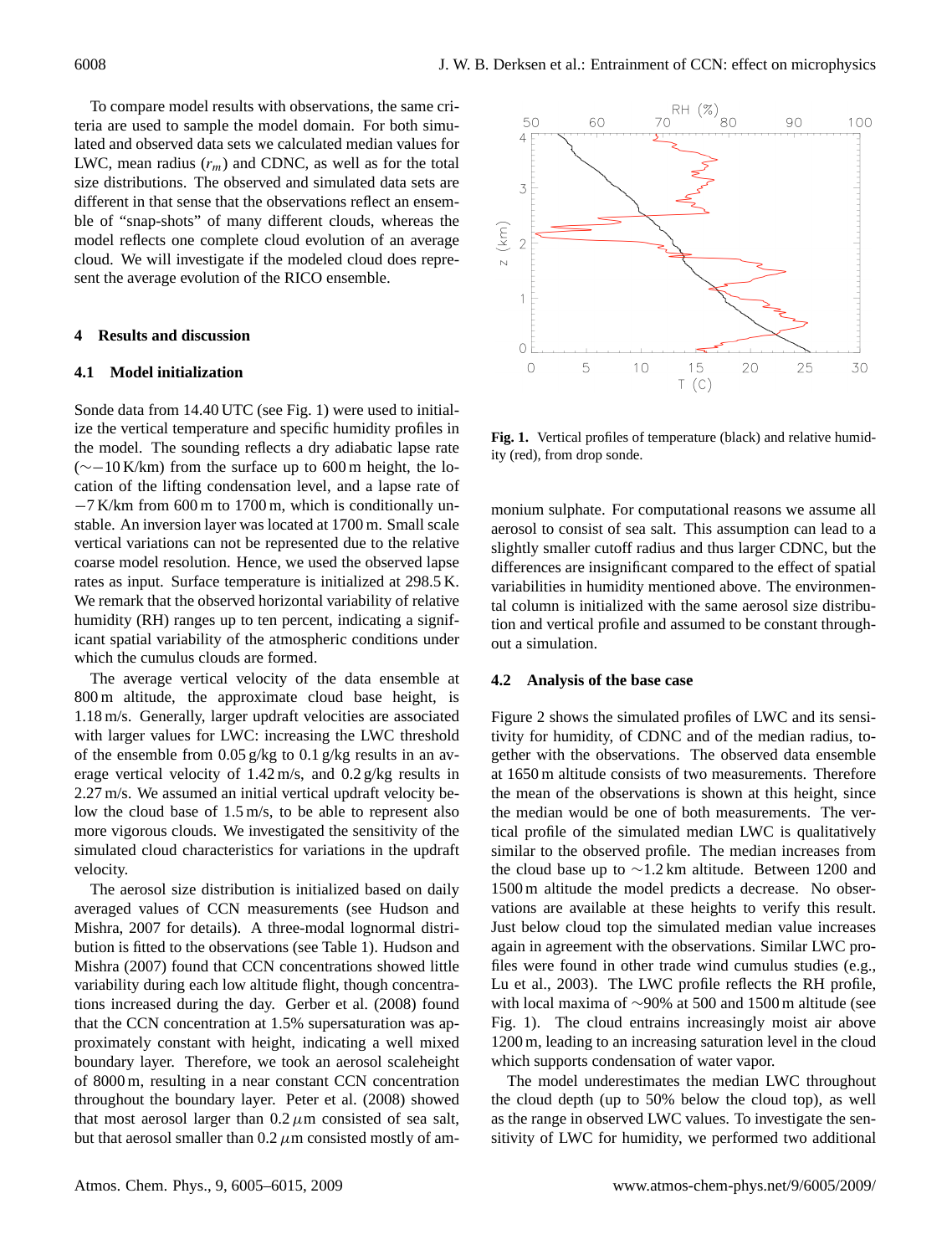

<span id="page-4-1"></span>**Fig. 2.** Vertical profiles of the simulated (red) and observed (triangles) median values of **(a)** LWC, **(c)** droplet number concentration and **(d)** rm of the base case. Figure **(b)** shows vertical profiles of the median values of the LWC of the simulations with 99% and 101% of the specific humidity (respectively red solid and broken lines). Simulated 10 and 90% values are depicted with solid (broken) black lines. The horizontal grey lines through the triangles depict the observed range between the 10% and the 90% values.

<span id="page-4-0"></span>**Table 1.** Parameters for the aerosol size distribution: aerosol concentration (*n*, cm<sup>-3</sup>), mean aerosol radius ( $r_m$ ,  $\mu$ m) and standard deviation  $(\sigma)$ .

| Mode | $n \, (cm^{-3})$ | $r_m$ ( $\mu$ m) | $\sigma$ |
|------|------------------|------------------|----------|
|      | 118              | 0.019            | 3.3      |
| 2    | 11               | 0.056            | 1.6      |
| 3    | 0.1              | 0.8              | 2.2.     |

simulations, with 99% and 101% of the original specific humidity, respectively. The results are shown in Fig. [2b](#page-4-1). At lower humidity, the simulated cloud already dissipates below 1400 m and 90% values remain below 0.3 g/kg throughout the cloud depth. A higher humidity does not result in an increase of the median LWC values, but the 90% values are raised from 0.34 to 0.4 g/kg. We conclude that varieties in humidity may partly account for the disagreement between observed and simulated range in the LWC, but do not explain the underestimation of the median values in the upper cloud areas by the model.

The increase of the 90% LWC values, after increasing the specific humidity, suggests that preprocessing of air at the cloud edge could also be of importance. In that case, entrained air is moistened, either by evaporation of cloud droplets at the cloud edge, or by detrained doplets outside of the cloud in a subsidizing shell [\(Heus and Jonker,](#page-9-20) [2008\)](#page-9-20). Mixing this preprocessed air into the cloud core would result in a higher LWC in the cloud core than if dry environmental air is entrained. Due to the one-dimensionality of the model and assumed horizontal homogeneity, this process is not simulated.

We remark, that at altitudes just above cloud base the RICO data represent clouds characterized by a wide range of updraft velocities, whereas at higher altitudes only clouds with a more vigorous updraft are represented. The latter are characterized by relatively large LWC. This causes a deviation of the median LWC and its range towards higher values at higher levels, resulting in a discrepancy between simulated and observed values.

Simulated CDNC (Fig. [2c](#page-4-1)) is in the same order of magnitude as the observed CDNC. However, the model simulates a gradual decrease with height that is not observed. The aerosol scale height of 8000 m applied in our study only has a small influence on this. We suspect that the fact that the cloud ensemble represented in the RICO data is different for different altitudes, as mentioned above, also influences the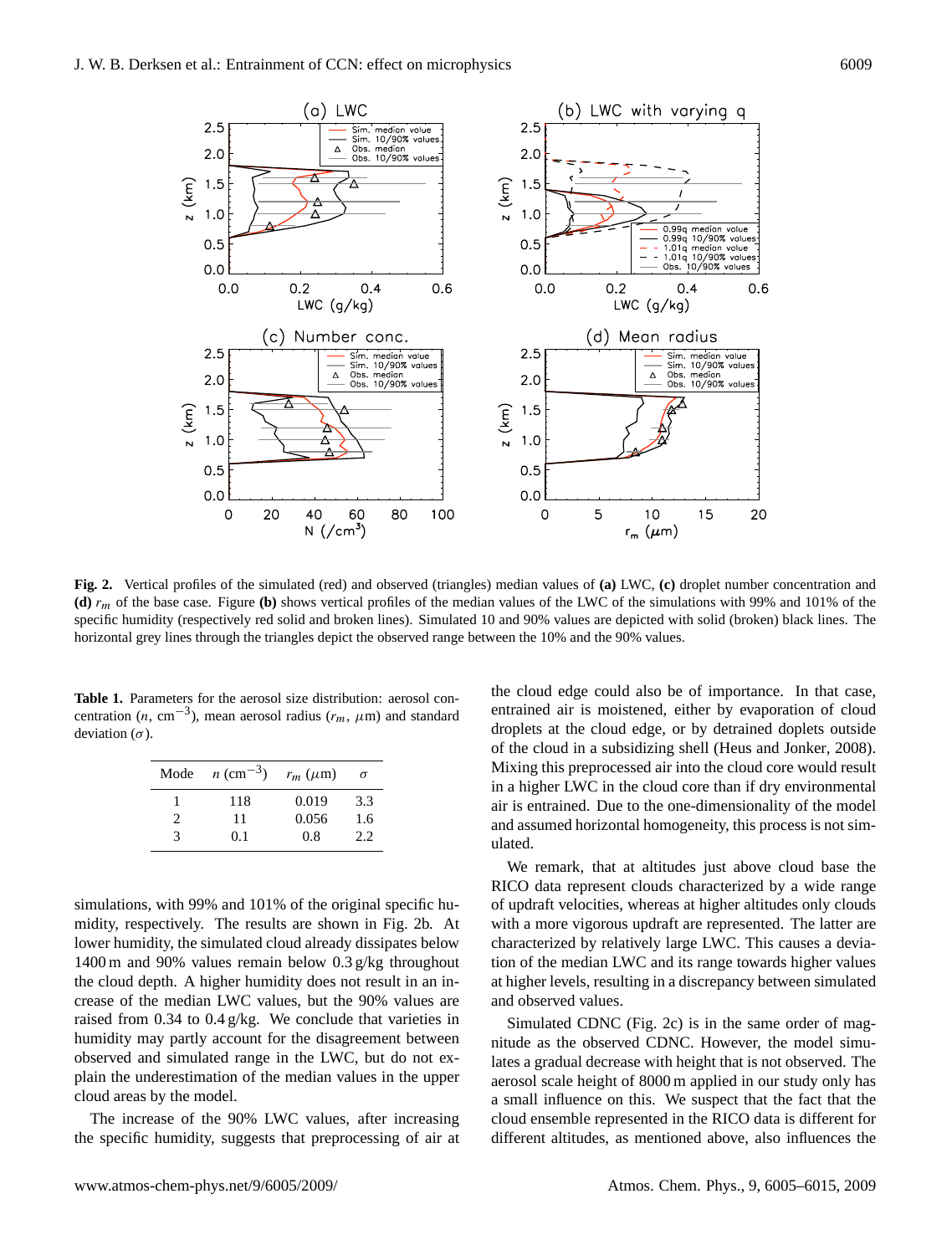

<span id="page-5-0"></span>**Fig. 3.** As Fig. [2,](#page-4-1) but for the simulation without the presence of ambient CCN.

observed CDNC profiles. The range towards small concentrations is very well captured by the model. Towards high concentrations, the model underestimates the range increasingly with height, up to 35% at 1500 m. Discrepancies between observed and simulated range in LWC and CDNC are probably associated, suggesting that more vigorous clouds, growing in more humid air and with relatively large CDNC caused by larger updraft velocities, have a relatively large weight within the observed data set.

In-cloud turbulence can lead to redistribution of droplets, resulting in higher local maxima of LWC and CDNC, although these fluctuations are on the cm scale and should average out at 1 Hz sampling frequency [\(Pinsky and Khain,](#page-10-21) [2003;](#page-10-21) [Grits et al.,](#page-9-21) [2006\)](#page-9-21). However, for entrained eddies larger than 100 m, the in-cloud variability is possibly large enough to sample at 1 Hz [\(Krueger et al.,](#page-9-22) [1997\)](#page-9-22), before it is being broken down by smaller-scale turbulence.

The simulated median values of  $r_m$  shown in Fig. [2d](#page-4-1), agree well with the observed median. An increase from 8 up to 11  $\mu$ m is simulated between 800 and 1000 m altitude, above which  $r_m$  is nearly constant up to 1500 m. In the cloud top,  $r_m$  increases again, up to 12  $\mu$ m, which is a slight underestimation compared to the observed increase up to  $13 \mu$ m. A good agreement is found with the profile compiled by [Arabas](#page-9-23) [et al.](#page-9-23) [\(2009\)](#page-9-23). The 10% percentile in the model is far too low compared to the observations. Closer inspection reveals that only during a small fraction of the cloud evolution such small mean radii are simulated, whereas such values are rare in the observations. This suggests that these small mean radii are a property of clouds in a very early (the first minute) stage or in the last moments of dissipation and have a low probability to be measured by aircraft.

To asses the influence of entrainment of ambient CCN into the cloud, we performed a simulation without ambient CCN. Figure [3](#page-5-0) shows the simulated profiles of LWC, CDNC and  $r_m$ .

Compared to the simulation with ambient CCN, i.e. the base case, the LWC is highly similar, since LWC is governed by atmospheric dynamics. The median CDNC is smaller by nearly 50% at all heights. The reduction of CDNC is a direct consequence of the absence of ambient CCN. The median values of  $r_m$  are overestimated, consistent with the underestimation of the CNDC.

The simulated total droplet size distributions (i.e. the sum of all the individual distributions considered by the model) at each level are averaged over the total simulation time, taking the conditions mentioned in Sect. [3](#page-2-0) into account. In Fig. [4](#page-6-0) the averaged size distribution of the simulations with and without the presence of ambient CCN is shown at each observed level. The figure also shows the observed 10%/90% range of droplet concentration as function of radius. This range reflects the variability of LWC and CDNC within the cloud ensemble, associated with e.g. humidity variation and differences in updraft velocity, as will be shown later. The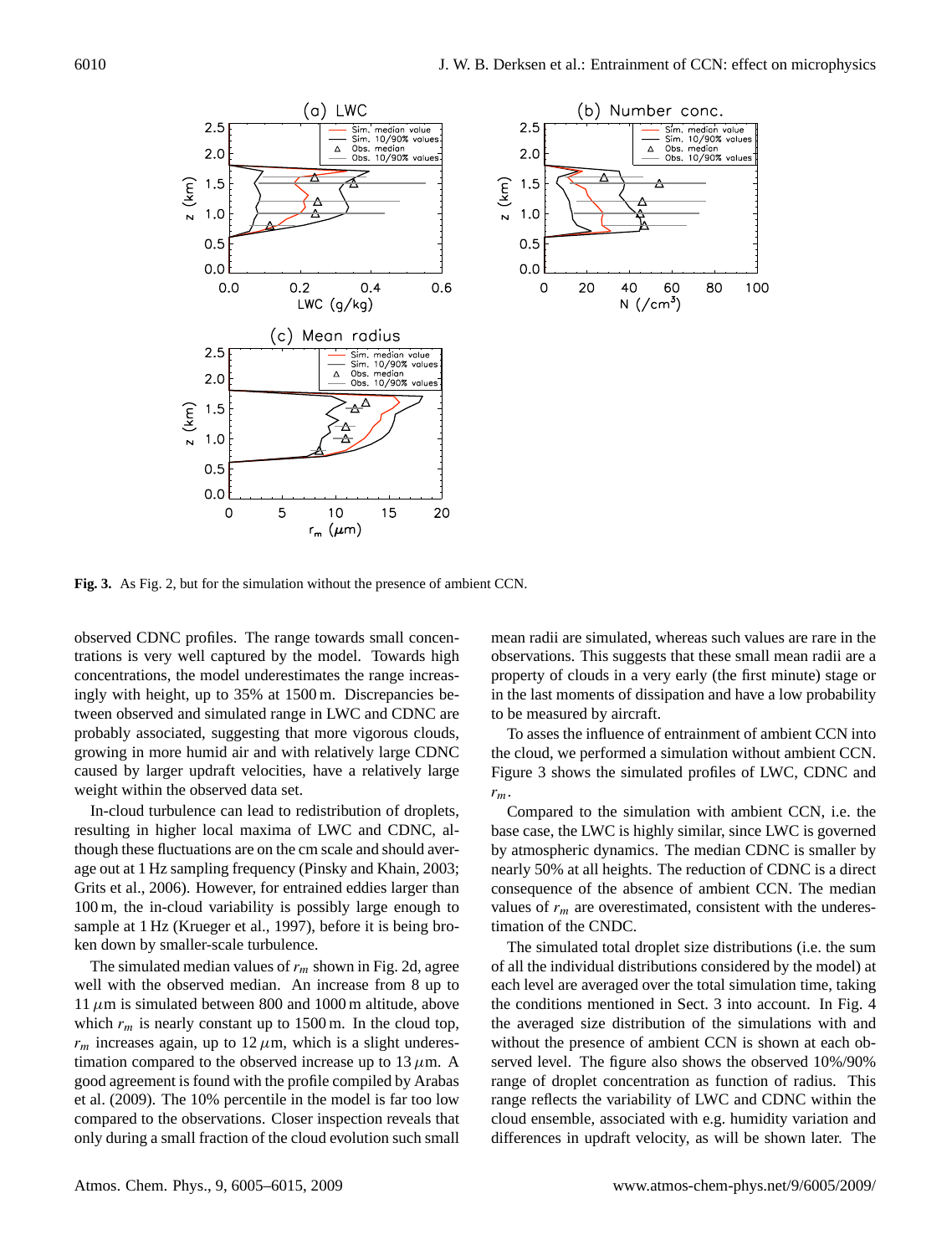

<span id="page-6-0"></span>**Fig. 4.** Time averaged cloud droplet size distributions for: 800, 1000, 1200, 1500 and 1600 m altitude from the simulation with (solid) and without (broken) entrainment of ambient CCN. Red lines reflect the observed 10 and 90% values.

simulated spectra have been interpolated to a resolution consistent with the observations. The spectra simulated in the base case show good agreement with the observed range. The concentration maximum is located at approximately  $8 \mu$ m radius at 800 m and increases up to  $12 \mu$ m at 1500 m, agreeing well with the observed peak. The gradual concentration decrease towards smaller droplet radii is consistent with the observed slope, as well as the rapid decrease towards larger radii. In the simulations where the initial specific humidity was varied with 1%, as discussed previously, the slope of the droplet spectra is not altered significantly.

Analysis of the droplet spectra resulting from the simulation without ambient CCN further supports the occurrence of entrainment of fresh CCN. In this simulation, small droplets,  $<$  5  $\mu$ m radius, are not present, and total droplet concentrations are relatively small compared to the observed range. The possibility that these droplets are initially present in the cloud column, but activate at higher altitudes under influence of a second saturation peak [\(Segal et al.,](#page-10-22) [2003\)](#page-10-22) is therefore excluded. It can be noticed that neglecting entrainment of CCN and the resulting increase of  $r<sub>m</sub>$  does not result in a significant increase of precipitable sized droplets for this case. To conclude, comparison of both simulations shows that entrainment of CCN into the cloud at higher altitudes, and subsequent activation to cloud droplets, is an important process in microphysical cloud evolution during RICO.

The concept of inhomogeneous mixing may lead to broadening of the droplet spectra, in addition of the effect of activation of entrained CCN [\(Su et al.,](#page-10-10) [1998\)](#page-10-10). They showed that discrete events of inhomogeneous mixing result in the presence of droplets with sizes continuous from 1 up to nearly  $20 \mu$ m for their case (Hawaiian trade cumuli). They also showed that superadiabatic droplet growth is possible via this mechanism. Their results agreed well with the observations. In our study, however, the ensemble of the droplet spectra is also represented well. The model simulates consistent slopes towards small and large droplets, compared with the observations. Therefore, we conclude that for this case, based on the droplet spectra, distinction can not be made between continuous homogeneous mixing and discrete inhomogeneous mixing.

#### **4.3 Role of entrainment and the initial vertical velocity**

In Fig. [5,](#page-7-0) the vertical profiles of the median values of the LWC, CDNC and  $r<sub>m</sub>$  are shown for simulations with two different values for the entrainment parameter  $\alpha$ , 0.4 and 0.2, each with an initial vertical velocity,  $w_0$ , of 1.5 m/s and of 1 m/s. The first column corresponds to the base case ( $\alpha$ =0.40;  $w_0$ =1.5 m/s). The LWC profiles show that an  $\alpha$  of 0.2 leads to an increase of cloud top height with 200 m compared to an  $\alpha$ of 0.4. This is due to less efficient mixing of drier ambient air into the cloud (a direct result of the decrease of  $\alpha$ ). A larger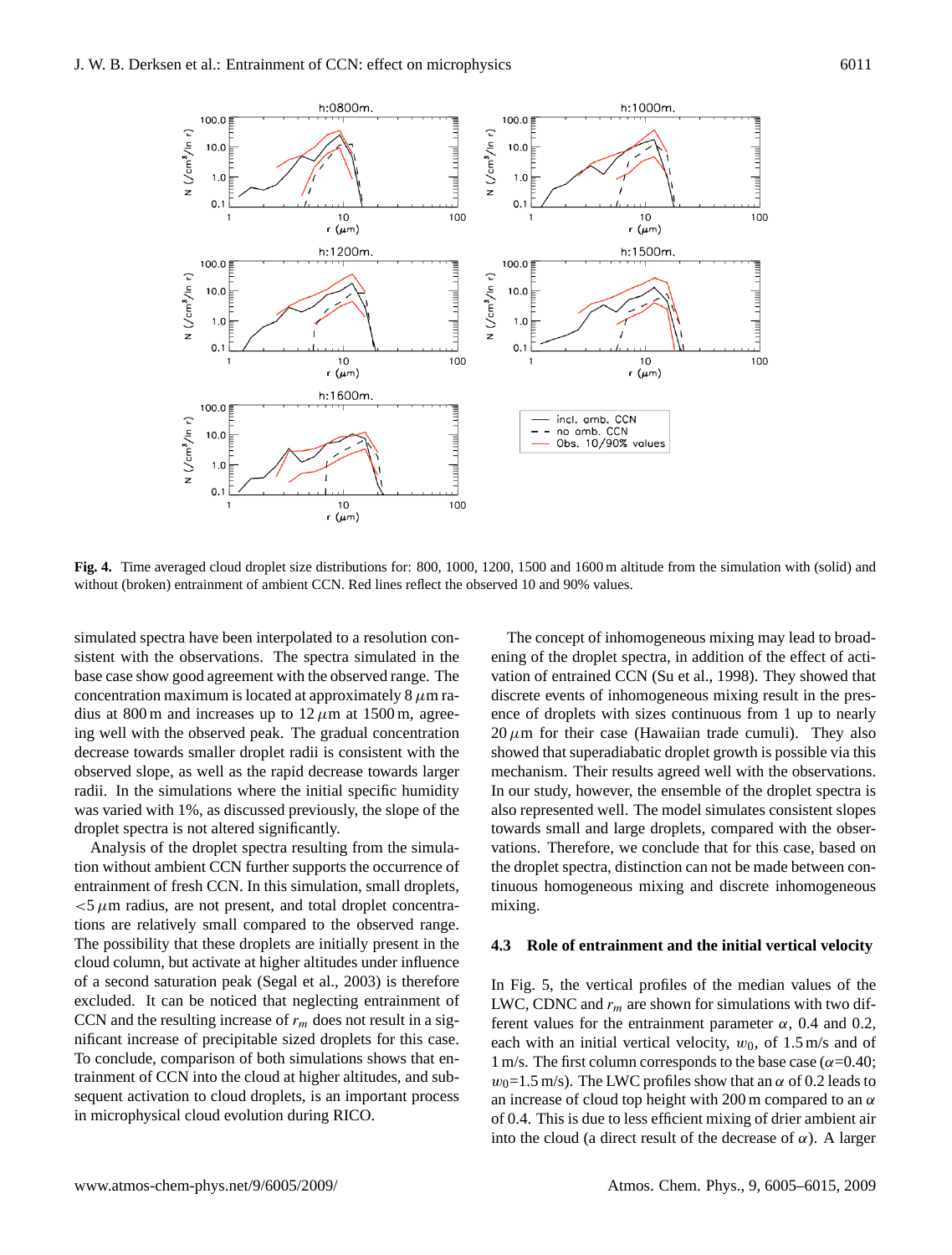

<span id="page-7-0"></span>**Fig. 5.** As Fig. [2,](#page-4-1) but for four simulations: first column: base case,  $\alpha = 0.4$ ,  $w_0 = 1.5$  m/s; second column:  $\alpha = 0.2$ ,  $w_0 = 1.5$  m/s; third column  $\alpha$ =0.4,  $w_0$ =1 m/s; fourth column:  $\alpha$ =0.2,  $w_0$ =1 m/s.

part of the released latent heat is used for rising motion and less colder ambient air is entrained. Also the updraft velocities are different, with a maximum value of 2.6 m/s for the simulation with  $\alpha$ =0.2, and 1.8 m/s during the  $\alpha$ =0.40 simulation. Although the median of both simulations are similar, the range in simulated LWC for  $\alpha$ =0.2 is larger, especially above 1000 m, in better agreement with the observed ranges.

For  $\alpha$ =0.4 and  $w_0$ =1 m/s, the simulated cloud top altitude is lower than the base case, i.e. 1200 m. Further, the LWC remains smaller and the cloud dissipates earlier through mixing with the environment. Therefore, the cloud top does not reach the levels with enhanced environmental RH, which explains the absence of the secondary peak in LWC below cloud top. If  $\alpha$  is also decreased to 0.2, the cloud top reaches 1700 m. In this case, the simulated and observed median LWC are similar for the lower three observed levels. Just as for the base case and when  $w_0=1.5$  m/s, the model predicts a minimum in the LWC at 1500 m and a maximum just below the cloud top.

For all simulations, the 10% and median values for CDNC are more or less the same and agree with the observations. The simulations initialized with  $w_0$ =1.5 m/s display a CDNC range up to  $65 \text{ cm}^{-3}$ , which is somewhat larger than the simulations initialized with  $w_0=1$  m/s. This reflects the increase of the cutoff radius of activated aerosol with decreasing  $w_0$ .

Decreasing  $\alpha$  does not change the range and median values of  $r_m$ , but the 10% and 90% values are shifted towards larger radii, such that the median values more or less are in the centre. Decreasing  $w_0$  does affect the median and 90% values. Both are slightly smaller,  $0.5-1 \mu m$  at 1000 m altitude. Decreasing both values does not affect the 10% values, but up to 1500 m both median and 90% values have increased with  $0.5-1 \mu m$  and above only the median value has increased with  $0.5 \mu$ m, nearly overlapping the observed median values throughout the cloud.

Recapitulating, the entrainment efficiency appears not to influence the median LWC very much, but the occurrence of parcels with relatively high LWC increases. On the other hand, the initial vertical velocity appears to be the dominant influence on the cloud vertical extent and lifetime. It has a large impact on the occurrence of cloud parcels with relatively large LWC, CDNC and cloud drop radius.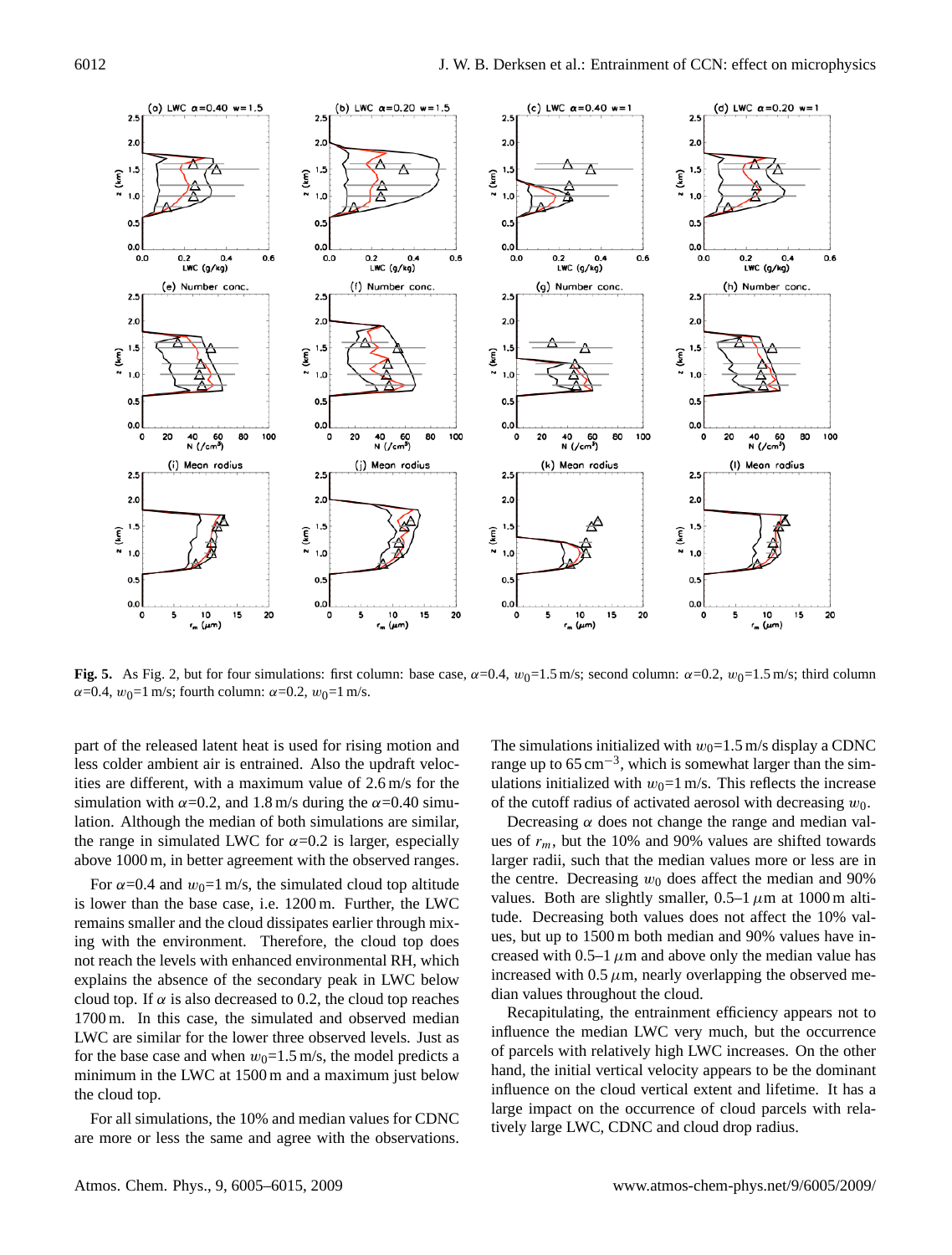Figure [6](#page-8-1) shows simulated droplet spectra at 1000 m altitude for each scenario. All three variations display a good agreement with the base case, with concentration maxima at 10–11 $\mu$ m. Largest differences between the droplet spectra are at radii smaller than  $5 \mu m$ , which reflects the changes in entrainment with changing values for the parameters  $\alpha$ and  $w_0$ . The different simulations result in droplet peaks at slightly differing radii between  $2-3 \mu m$ , which agrees relatively well with individual observed droplet spectra (not shown). Generally, the simulated distributions are all within the observed variability. Previously it is shown that variations of the entrainment parameter and the initial vertical velocity do not affect profiles of CDNC and droplet radius to a large extent (see Fig. [5\)](#page-7-0), and Fig. [6](#page-8-1) shows that the same conclusion is valid for the droplet spectra. This is associated with the nearly constant aerosol concentration vertical profile in the boundary layer during RICO. For such conditions, the changes in droplet concentrations due to detrainment and entrainment appear to balance more or less, and this precludes an accurate assessment of the actual entrainment strength. A larger impact of the entrainment efficiency on CDNC and cloud drop spectra may be expected for steeper aerosol profiles so that the entrained air at higher cloud altitudes has much smaller particle concentrations than air at the cloud base.

In stratus/stratocumulus clouds, spectral broadening of cloud droplets has been associated with variations in updraft velocity at cloud base [\(Hudson and Yum,](#page-9-24) [1997;](#page-9-24) [Erlick et al.,](#page-9-14) [2005\)](#page-9-14). In our study of trade-wind cumuli with lateral entrainment, we find that droplet spectra are relatively insensitive for small variations in  $w_0$  and  $\alpha$ .

In summary, the simulations presented here, including those with varying humidity, are well within the observed ranges and reflect, at least partly, the different clouds that make up the RICO ensemble. This supports the idea that this ensemble reflects clouds in different growth stages and growing in varying dynamical conditions associated with spatial variability in atmospheric humidity.

#### <span id="page-8-0"></span>**5 Conclusions**

With a 1-D-cloud column model with detailed calculation of aerosol activation and condensation/evaporation processes, we simulated a trade wind cumulus cloud as observed during RICO (Rain in Cumulus over the Ocean campaign). The simulation reproduces observed profiles of LWC. Simulated CDNC and mean cloud drop radius agree relatively well with observations. The main discrepancies are an underestimation of LWC below the cloud top, and a slight decrease of CDNC with altitude that is not observed. Discrepancies between model results and observations may partly be explained by spatial humidity variations and by the fact that the observations reflect an ensemble of clouds with different updraft velocities, LWC and vertical extent, whereas our simulation



<span id="page-8-1"></span>**Fig. 6.** Time averaged cloud droplet size distributions at 1000 m height for four simulations: base case (solid black line),  $\alpha$ =0.2 and  $w_0$ =1.5 m/s (dashed line),  $\alpha$ =0.4 and  $w_0$ =1 m/s (dot-dashed line) and  $\alpha$ =0.2 and  $w_0$ =1 m/s (dot-dot-dashed-line). In red are the 10 and 90% values from the observations.

pertains to a single cloud. It is possible that at higher cloud altitudes the observations are biased towards relatively vigorous cumuli with high updraft velocities and CDNC. This also explains the smaller range of simulated LWC and CDNC, with underestimation of the relative occurrence of higher values.

Observed cloud droplet spectra are reproduced well by the model. Simulated and observed maximum concentrations are located at similar droplet radii and simulation shows a gentle slope of the droplet concentration towards smaller radii and a steeper slope towards larger radii, as found in the observations.

We demonstrated that the slope towards small radii is directly associated with the continuous entrainment and subsequent activation of ambient aerosol. Thus, entrainment exerts a significant influence on the droplet size distribution width. It is therefore a crucial factor for the precipitation formation efficiency and optical properties of the cloud. Preliminary results of optical thickness calculations indicate that compared to the base case, cloud optical thickness decreases with 17% (17.5 vs. 14.5) if increase of CDNC due to entrainment of ambient CCN is not considered. The exchange between cloudy air and environmental air, including the activated and unactivated aerosol particles, must therefore be represented realistically in atmospheric models aimed to study indirect aerosol effects. Further, due to entrainment of aerosol into clouds more particles will be subject to cloud processing (e.g., [Roelofs and Kamphuis,](#page-10-3) [2009\)](#page-10-3) which is relevant for the aerosol direct effect.

When the model is initialized with a smaller initial vertical velocity, all simulated clouds have lower cloud tops and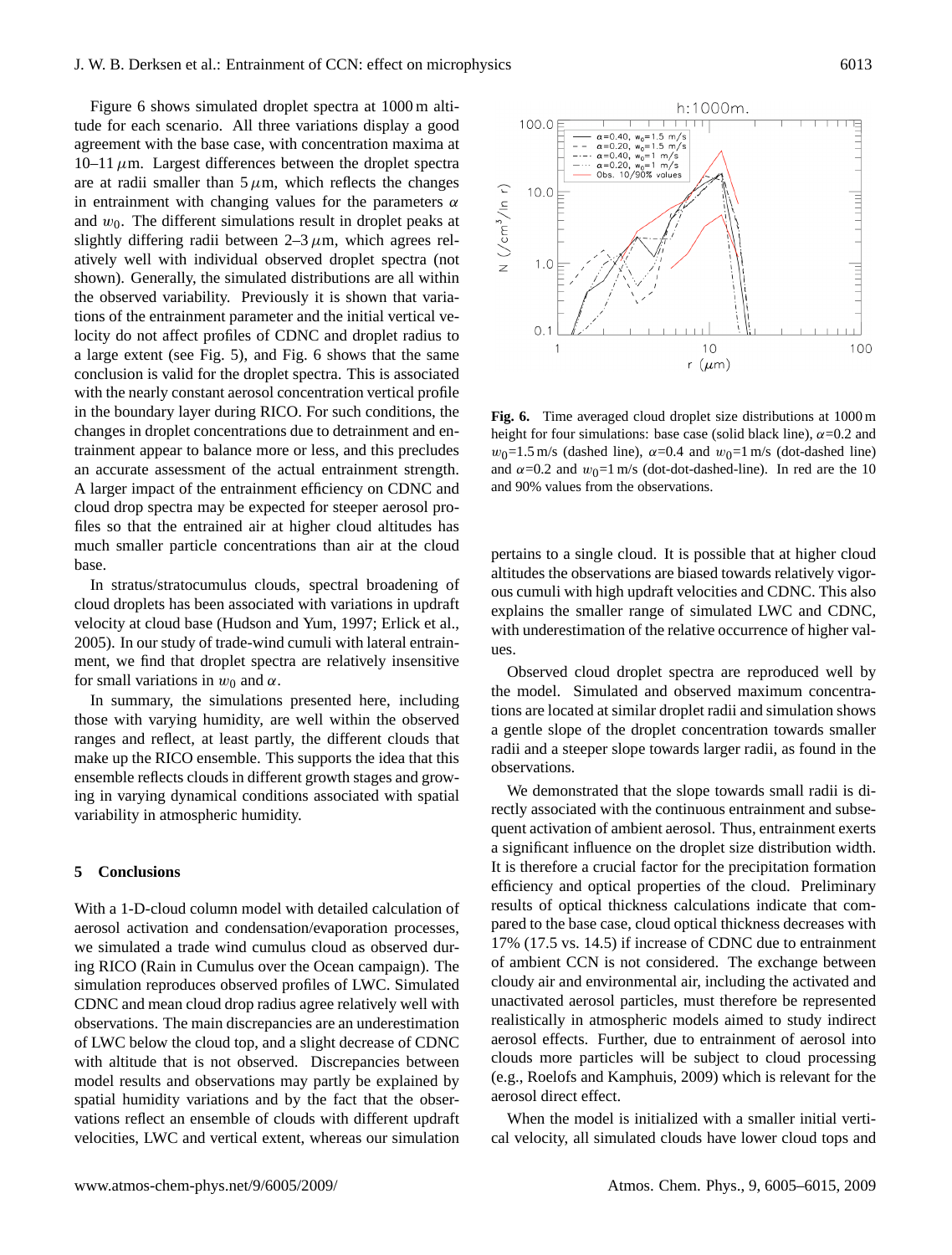lower LWC maxima. This is consistent with the observations that show that larger vertical velocities are associated with larger LWC.

The entrainment parameter  $\alpha$  influences the dynamical evolution of the simulated cloud, as expressed in LWC and cloud top height. CDNC is only marginally influenced by  $\alpha$ . Particle concentrations inside and outside the cloud are almost equal, so that the in-cloud CCN population is relatively insensitive to the exchange between cloudy and ambient air. It depends on the supersaturation how many of the entrained CCN activate. We found that more subsaturated air is mixed into the cloud when entrainment is more efficient, and this has a negative feedback on the supersaturation. At lower supersaturation values, the cut-off radius is larger and a smaller fraction of the entrained CCN is activated than for less efficient entrainment. A smaller supersaturation also results in less efficient condensation of water vapor and, hence, smaller latent heat release and updraft velocities. Mixing also has a direct negative feedback on the vertical velocity, because the entrained air is at rest and slightly colder than the cloud air. This feeds back on the supersaturation and the entrainment rate. We conclude that the feedbacks between the vertical motion, supersaturation and the entrainment rate appear to cause a relative balance in cloud growth for the conditions typical of RICO, i.e., a well-mixed boundary layer capped by an inversion.

*Acknowledgements.* Data provided by NCAR/EOL under sponsorship of the National Science Foundation [http://data.eol.ucar.edu/.](http://data.eol.ucar.edu/)

Edited by: P. Spichtinger

#### **References**

- <span id="page-9-1"></span>Albrecht, B. A.: Aerosols, cloud microphysics, and fractional cloudiness, Science, 245, 1227–1230, 1989.
- <span id="page-9-23"></span>Arabas, S., Pawlowska, H., and Grabowski, W. W.: Effective radius and droplet spectral width from in-situ aircraft observations in trade-wind cumuli during RICO, Geophys. Res. Lett., 36, L11803, doi:10.1029/2009GL038257, 2009.
- <span id="page-9-10"></span>Blyth, A. M. and Latham, J.: Airborne studies of the altitudinal variability of the microphysical structure of small, ice-free, Montanan cumulus clouds, Q. J. Roy. Meteor. Soc., 116, 1405–1423, doi:10.1002/qj.49711649608, 1990.
- <span id="page-9-11"></span>Burnet, F. and Brenguier, J.-L.: Observational study of the entrainment-mixing process in warm convective clouds, J. Atmos. Sci., 64, 1995–2011, 2007.
- <span id="page-9-0"></span>Charlson, R. J., Schwarz, S. E., Hales, J. M., Cess, R. D., Coakley Jr., J. A., Hansen, J. E., and Hofmann, D. J.: Climate forcing by anthropogenic aerosols, Science, 255, 423–430, 1992.
- <span id="page-9-14"></span>Erlick, C., Khain, A., Pinksy, M., and Segal, Y.: The effect of wind velocity fluctuations on drop spectrum broadening in stratocumulus clouds, Atmos. Res., 75, 15–45, doi:10.1016/j.atmosres.2004.10.007, 2005.
- <span id="page-9-4"></span>Fountoukis, C. and Nenes, A.: Continued development of a cloud droplet formation parameterization for global climate models, J. Geophys. Res., 110, D11212, doi:10.1029/2004JD005591, 2005.
- <span id="page-9-6"></span>Gerber, H., Frick, G., Malinowski, S. P., Brenguier, J.-L., and Burnet, F.: Holes and entrainment in stratocumulus, J. Atmos. Sci., 62, 443–459, 2005.
- <span id="page-9-17"></span>Gerber, H., Frick, G., Jensen, J. B., and Hudson, J. G.: Entrainment, mixing and microphysics in trade-wind cumulus, J. Meteorol. Soc. Jpn., 86A, 87–106, 2008.
- <span id="page-9-21"></span>Grits, B., Pinsky, M., and Khain, A.: Investigation of small-scale droplet concentration inhomogeneities in a turbulent flow, Meteorol. Atmos. Phys., 92, 191–204, doi:10.1007/s00703-005-0157- 4, 2006.
- <span id="page-9-3"></span>Hänel, G.: The role of aerosol properties during the condensational stage of cloud: A reinvestigation of numerics and microphysics, Beitr. Phys. Atmosph., 60, 321–339, 1987.
- <span id="page-9-20"></span>Heus, T. and Jonker, H. J. J.: Subsiding shells around shallow cumulus clouds, J. Atmos. Sci., 65, 1003–1018, doi:10.1175/2007JAS2322.1, 2008.
- <span id="page-9-8"></span>Heus, T., van Dijk, G., Jonker, H. J. J., and van der Akker, H. E. A.: Mixing in shallow cumulus clouds studied by lagrangian particle tracking, J. Atmos. Sci., 65, 2581–2597, doi:10.1175/2008JAS2572.1, 2008.
- <span id="page-9-7"></span>Hicks, E., Pontikis, C., and Rigaud, A.: Entrainment and mixing processes as related to droplet growth in warm midlatitude and tropical clouds, J. Atmos. Sci., 47, 1589–1618, 1990.
- <span id="page-9-9"></span>Holland, J. Z. and Rasmusson, E. M.: Measurement of atmospheric mass, energy, and momentum budgets over a 500-kilometer square of tropical ocean, Mon. Weather Rev., 101, 44–55, 1973.
- <span id="page-9-19"></span>Hudson, J. G. and Mishra, S.: Relationship between CCN and cloud microphysics variations in clean maritime air, Geophys. Res. Lett., 34, L16804, doi:10.1029/2007GL030044, 2007.
- <span id="page-9-24"></span>Hudson, J. G. and Yum, S. S.: Droplet spectral broadening in Marine Stratus, J. Atmos. Sci., 54, 2642–2654, 1997.
- <span id="page-9-18"></span>Jacobson, M. Z.: Fundamentals of Atmospheric Modeling, Cambridge Univ. Press, New York, 1998.
- <span id="page-9-16"></span>Kreidenweis, S., Walcek, C., Feingold, G., Gong, W., Jacobson, M., Kim, C., Liu, X., Penner, J., Nenes, A., and Seinfeld, J.: Modification of aerosol mass and size distribution due to aqueous phase SO2 oxidation in clouds: Comparisons of several models, J. Geophys. Res., 108, 4213, doi:10.1029/2002JD002697, 2003.
- <span id="page-9-22"></span>Krueger, S. K., Su, C.-W., and McMurtry, P. A.: Modeling entrainment and finescale mixing in cumulus clouds, J. Atmos. Sci., 54, 2697–2712, 1997.
- <span id="page-9-5"></span>Kulmala, M., Laaksonen, A., Korhonen, P., Ahonen, T., and Baret, J.: The effect of atmospheric nitric acid vapor on cloud condensation nucleus activation, J. Geophys. Res., 98, 22949–22958, 1993.
- <span id="page-9-15"></span>Lee, S. S., Donner, L. J., Phillips, V. T. J., and Ming, Y.: The dependence of aerosol effects on clouds and precipitation on cloudsystem organization, shear and stability, J. Geophys. Res., 113, D16202, doi:10.1029/2007JD009224, 2008.
- <span id="page-9-12"></span>Leroy, D., Wobrock, W., and Flossmann, A. I.: On the influence of the treatment of aerosol particles in different bin microphysical models: A comparison between two different schemes, Atmos. Res., 85, 269–287, doi:10.1016/j.atmosres.2007.01.003, 2007.
- <span id="page-9-13"></span>Leroy, D., Wobrock, W., and Flossmann, A. I.: The role of boundary layer aerosol particles for the development of deep convective cloud: A high-reolution 3D model with detailed (bin) microphysics applied to CRYSTAL-FACE, Atmos. Res., 91, 62–78, doi:10.1016/j.atmosres.2008.06.001, 2009.
- <span id="page-9-2"></span>Lohmann, U. and Feichter, J.: Global indirect aerosol effects: a